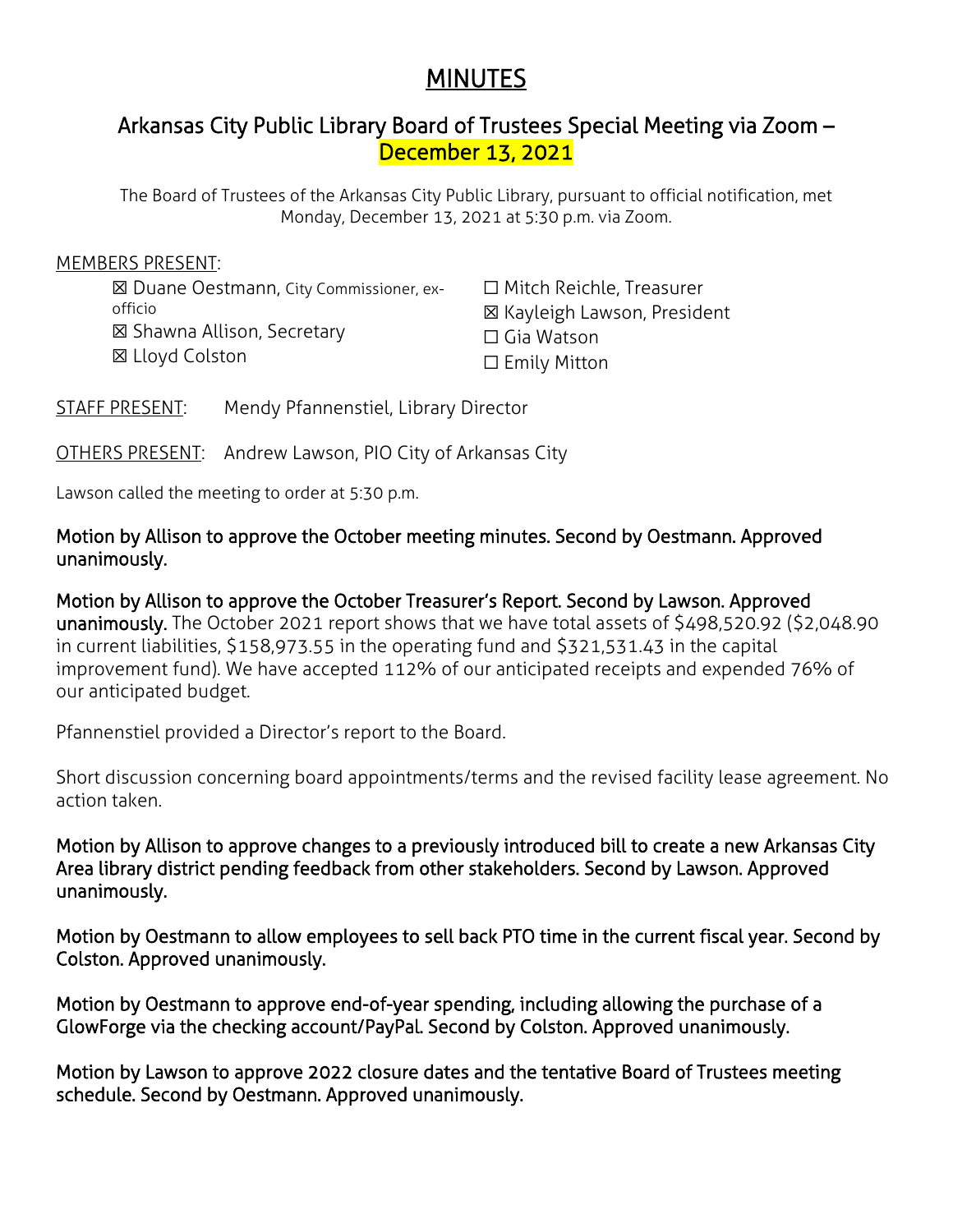Motion by Allison to approve the 2022 budget and chart of accounts. Second by Colston. Approved unanimously.

Motion by Allison to approve changes to our collection policy concerning challenges to books/materials. Second by Oestmann. Approved unanimously. Challenges must come from Ark City residents and the individual(s) must have read the entire work and cite specific examples. A committee made up of a library employee, board member, and community member will review the challenge. If the individual(s) is not satisfied with the decision, the Board of Trustees will make a determination, which will be final.

Motion by Colston to adjourn the meeting. Second by Oestmann. Approved unanimously. With there being no further business, the meeting concluded at 7:14 p.m.